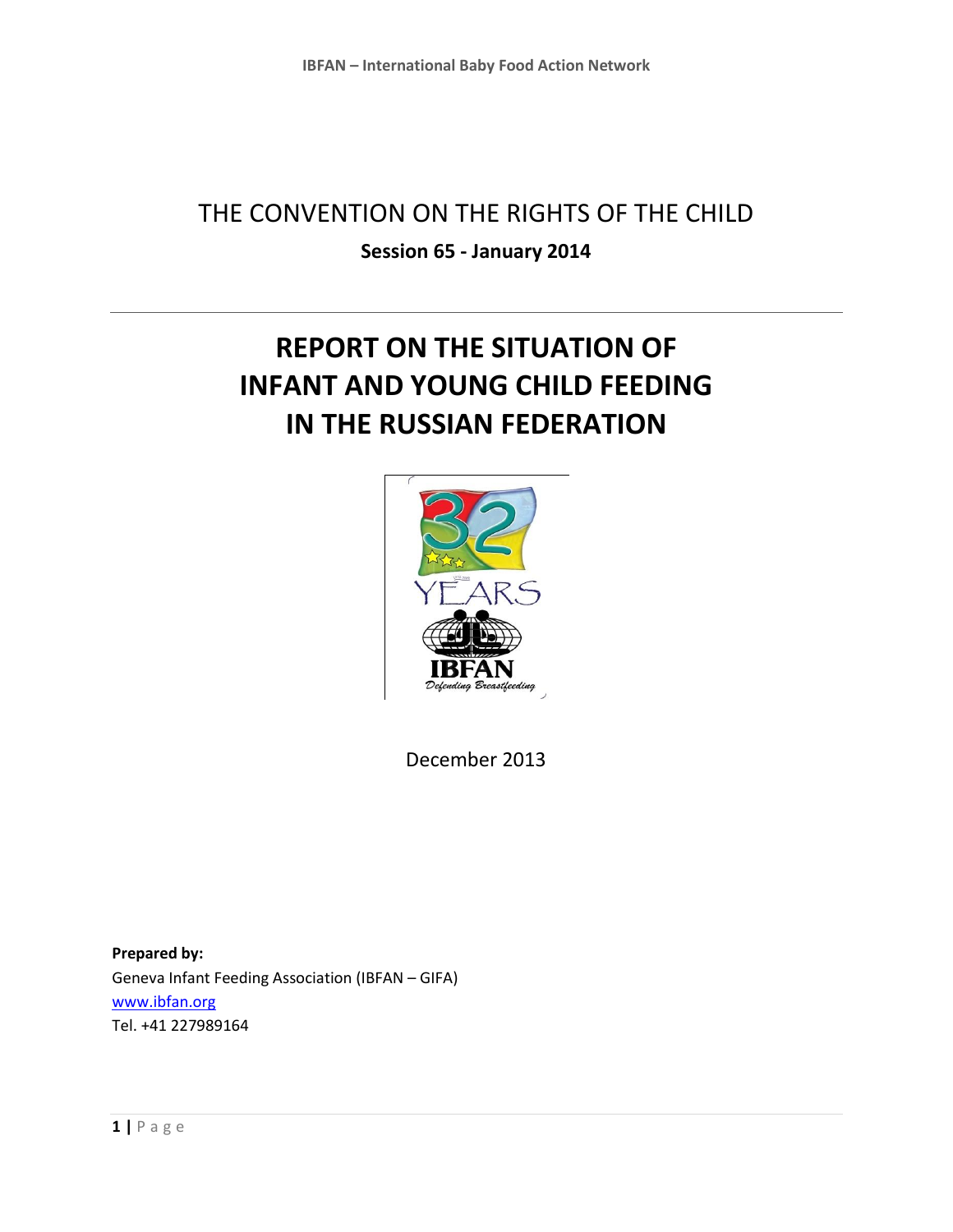#### *The following obstacles/problems have been identified:*

- Even though baby-friendly hospitals have proven to be crucial in the promotion of adequate feeding practices, there are very few certified baby-friendly hospitals. It is unclear what resources and what efforts are being made to implement BFHI and ensure their quality standard.
- Lack of policies and programmes to protect, promote and support breastfeeding and infant and young child feeding throughout the country. The country lacks a comprehensive infant and young child feeding policy, and there are no measures to regulate the advertisement and marketing of breastmilk substitutes. The International Code of Marketing of Breastmilk Substitutes and relevant WHA resolutions have not been implemented.
- There are no systematic data at the national level.
- Employment discrimination towards women and the occupational segregation in the low-level jobs lead to insufficient maternity protection for these women.

#### *Our recommendations include:*

- Implement the Baby-Friendly Hospital initiative throughout the country, ensuring systematic monitoring and re-assessment mechanisms.
- Implement national draft law which enacts the International Code of Marketing of Breastmilk Substitutes (and relevant WHA resolutions). Ensure effective implementation through monitoring and sanctions in cases of violations.
- Ensure a social protection system for women working in the informal and formal sector, so as to enable all women to be protected during maternity and lactation. Take measures so as to prevent employment discrimination and occupational segregation against women.
- Adopt a National Infant and Young Child Feeding Policy and action plan and assign sufficient resources to its implementation.

## **1) General points concerning reporting to the CRC**

In 2013, the CRC Committee will review Russian Federation's combined 4<sup>rd</sup> and 5<sup>th</sup> periodic report.

At the last review in 2005 (session 40), IBFAN presented a report on the state of breastfeeding. In its last [Concluding Observations,](http://daccess-dds-ny.un.org/doc/UNDOC/GEN/G05/451/04/PDF/G0545104.pdf?OpenElement) in para 51, 52, 53, the CRC Committee recommended to Russian Federation to "*a) Enhance preventive interventions in primary health care; b) Increase public expenditure on health;* […] e) Consider the creation of a National Breastfeeding Committee, the training of medical *professionals, and improve breastfeeding practices*."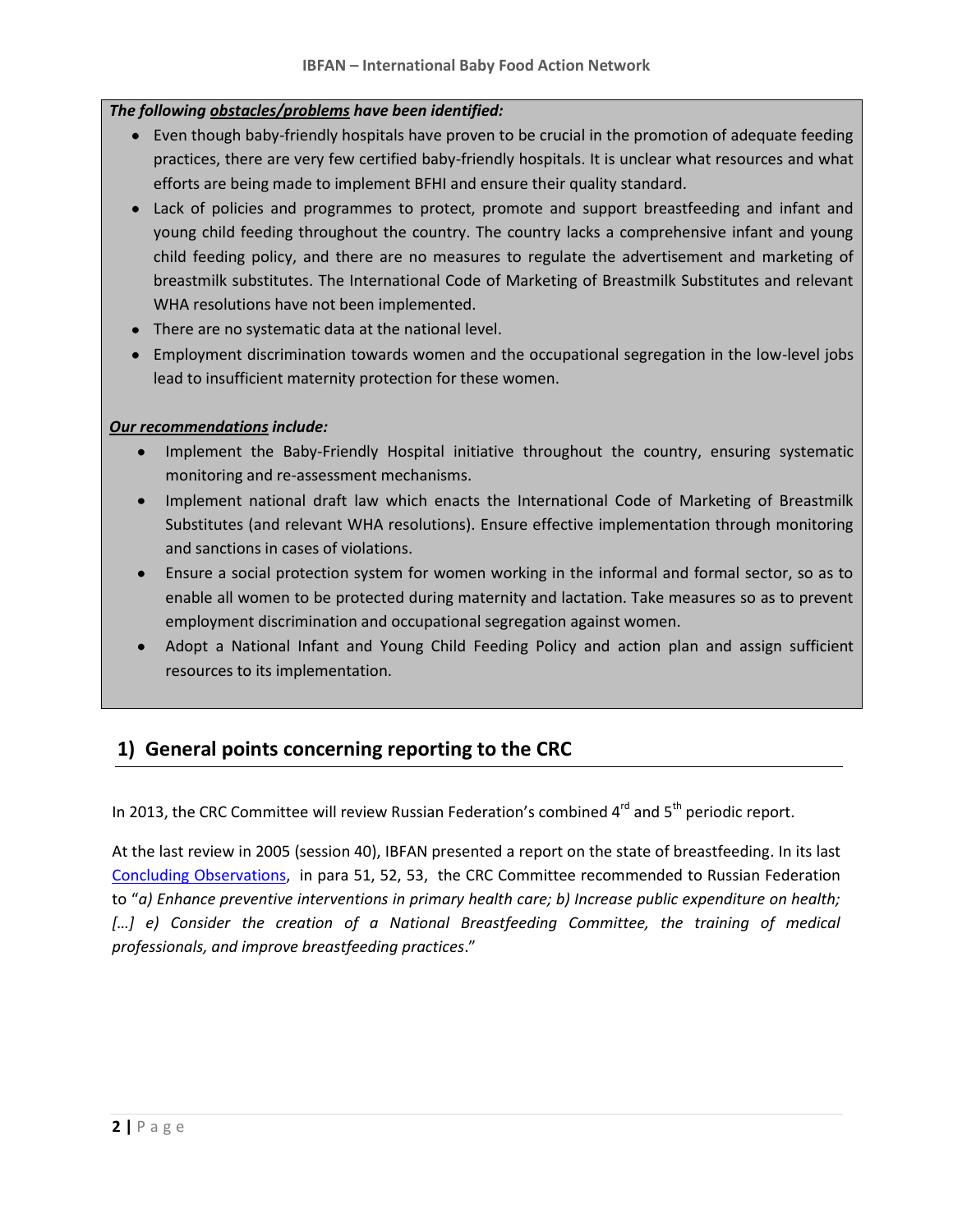### **2) General situation concerning breastfeeding in the Russian Federation**

| General data |  |
|--------------|--|
|--------------|--|

|                                                         | 2008 <sup>1</sup> | $2010^2$ | $2011^3$ |
|---------------------------------------------------------|-------------------|----------|----------|
| Annual number of birth (thousands)                      |                   | 1,682    | 1,689    |
| Neonatal mortality rate (per 1000 live births)          |                   | 6        |          |
| Infant mortality rate (per 1000 live births)            |                   | q        | 10       |
| Infant – under $5$ – mortality rate (per 1000 live      |                   | 12       | 12       |
| births)                                                 |                   |          |          |
| Maternal mortality ratio (per 100,000 live births)   39 |                   |          |          |
| (adjusted)                                              |                   |          |          |

#### *Breastfeeding data*

There are no comprehensive national data on breastfeeding and infant and young child feeding practices.

A study made in the Russian Federation between 1998 and 2003<sup>4</sup> highlights differences feeding practices in Baby-friendly Hospitals (BFH) and non-Baby-friendly Hospitals. As a sample, it has been highlighted that *the exclusive breastfeeding rate* in a BFH was of 88.9%, whereas in a Non-BFH only 32.6% of women exclusively breastfed their children. In a BFH, *breastfeeding initiation* takes place, as a median time, during the two first hours. In Non-BFH, the baby waits in average 12 hours to get breastfed for the first time. Moreover, in Non-BFHs, 25% of the mothers do not initiate their child to breastmilk within the first 24 hours after delivery<sup>5</sup>. A discrepancy can also be seen between the BFHs and Non-BFHs concerning the *use of dummies*. The use of dummies is of only 4% in BFHs and in Non-BFHs of 18.1%, which means that almost one baby out of five is already using dummies shortly after birth.

According to UNICEF, the main causes for under 5-deaths in 2008 are neonatal death (55%), injuries (12%), pneumonia (5%), diarrhoea (1%) and others (27%). Regarding neonatal deaths the main causes are asphyxia (12%), preterm (19%), congenital (24%), infection (8%) and 37% of other causes, which are not stated. Concerning maternal death between 1997 and 2007, UNICEF listed the causes as follows: 27% women died of haemorrhage, 14% of hypertension, 10% due to complication related to abortion, 10% of them suffered of embolism, 7% of sepsis, 18% of indirect causes and 13% of other direct causes<sup>6</sup>.

l <sup>1</sup> <http://www.childinfo.org/files/maternal/DI%20Profile%20-%20Russian%20Federation.pdf>

<sup>&</sup>lt;sup>2</sup> <http://www.childinfo.org/files/maternal/DI%20Profile%20-%20Russian%20Federation.pdf>

<sup>&</sup>lt;sup>3</sup> [http://www.unicef.org/sowc2013/files/Stat\\_Tables\\_SWCR2013\\_ENGLISH.pdf](http://www.unicef.org/sowc2013/files/Stat_Tables_SWCR2013_ENGLISH.pdf)

<sup>&</sup>lt;sup>4</sup> Abolyan, Lyubov. The Breastfeeding Support and Promotion in Baby-friendly Maternity Hospitals and Not-as-Yet Baby-Friendly Hospitals in Russia, 2006, available at:<http://www.dors.it/latte/docum/Russia.pdf>  $<sup>5</sup>$  Ibid.</sup>

<sup>&</sup>lt;sup>6</sup> <http://www.childinfo.org/files/maternal/DI%20Profile%20-%20Russian%20Federation.pdf>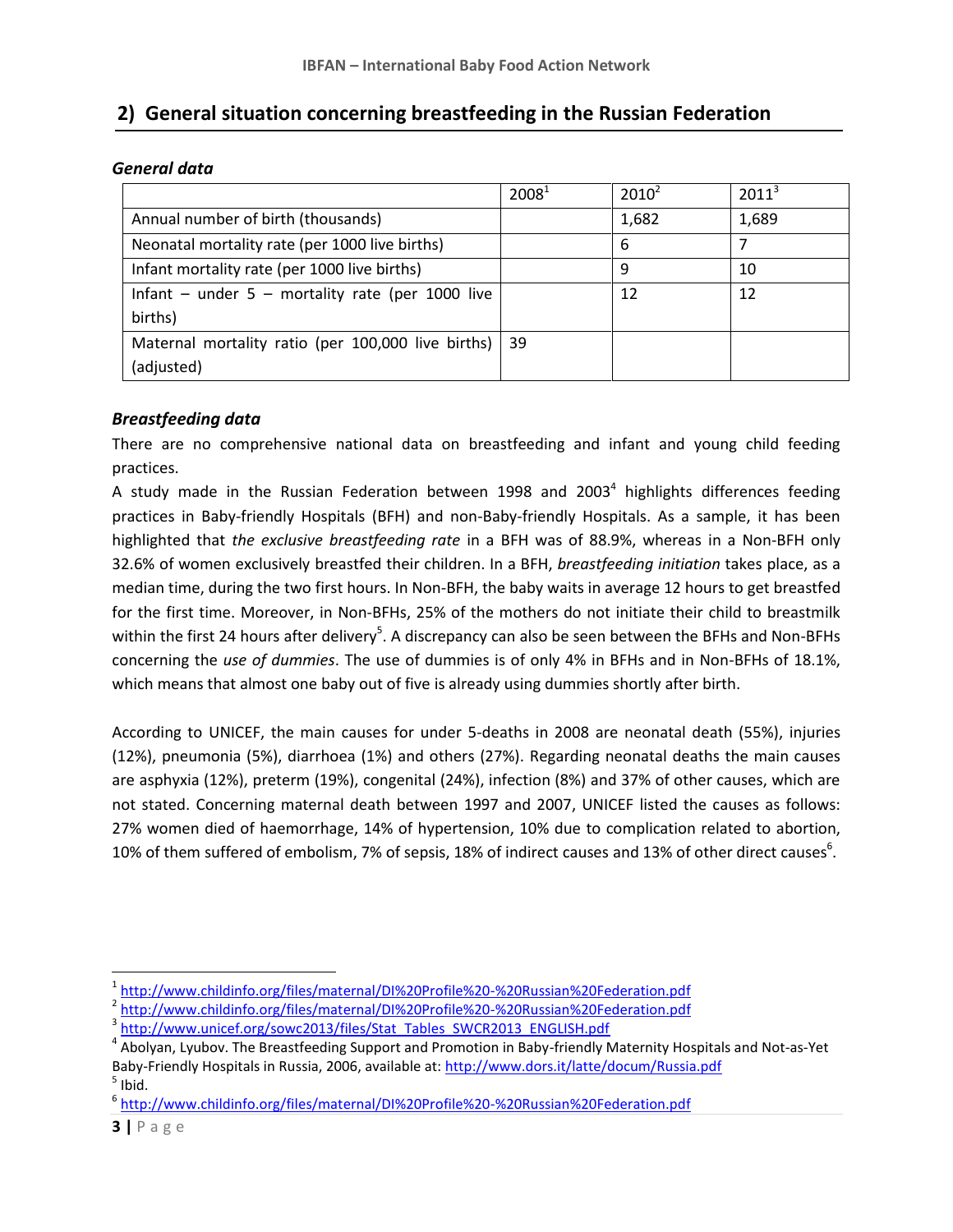## **3) Government efforts to encourage breastfeeding**

#### **Specific information concerning the International Code of Marketing of Breastmilk Substitutes:**

According to the International Code Documentation Centre (IBFAN-ICDC), the implementation of the Code in the Russian Federation is being studied. The IBFAN 2010 Breaking the Rules showed that there are violations of the Code in Russia.

We do not have further information on this, and thus we encourage the CRC Committee to request information from the government delegation on the state of implementation of the Code.

## **4) Baby Friendly Hospital Initiative (BFHI)**

In 2000, there were 12 Baby-Friendly Hospitals numbered on 277 hospitals and maternities.<sup>7</sup>

This information is not up-to-date, thus we encourage the CRC Committee to request more information on the number and quality of the baby-friendly hospitals and health facilities in Russia.

## **5) Maternity protection for working women<sup>8</sup>**

The Labour Code (No. 197-FZ of 2001), and the Federal Act on Compulsory Social Insurance in case of temporary disablement and maternity (No. 255-FZ, 2006) state that maternity leave applies to all employed women, who should ask for a medical certificate which will grant her maternity leave.

*Duration:* 140 days (70 days prenatal and 70 days postnatal leave). In the event of multiple births, maternity leave is extended to 84 days before and 110 days after childbirth. In the case of abnormal birth, maternity leave is 70 days before and 86 days after childbirth.

A *parental leave* may be provided upon request for mother, father, grandmother, grandfather, other relative or trustee who is actually taking care of the child until the child reaches the age of 3 years. The benefits are paid from the Budget of the social insurance of the Russian Federation. The benefit is 40% of the average earnings.

*Cash benefits:* The women entitled to maternity benefits are: women employees covered by the state social insurance; women dismissed in the case of enterprise liquidation (within 12 months prior to the recognition as unemployed); women in full-time professional education; women on military service (with a contract of employment) and on service in internal security and penitentiary bodies; women adopting a child. In addition to employed women, the legislation covers other classes of the

 $\overline{\phantom{a}}$ 

<sup>&</sup>lt;sup>7</sup><http://www.unicef.org/programme/breastfeeding/assets/statusbfhi.pdf>

<sup>&</sup>lt;sup>8</sup>[http://www.ilo.org/dyn/travail/travmain.sectionReport1?p\\_lang=en&p\\_countries=RU&p\\_sc\\_id=2000&p\\_year=20](http://www.ilo.org/dyn/travail/travmain.sectionReport1?p_lang=en&p_countries=RU&p_sc_id=2000&p_year=2011&p_structure=3) [11&p\\_structure=3](http://www.ilo.org/dyn/travail/travmain.sectionReport1?p_lang=en&p_countries=RU&p_sc_id=2000&p_year=2011&p_structure=3)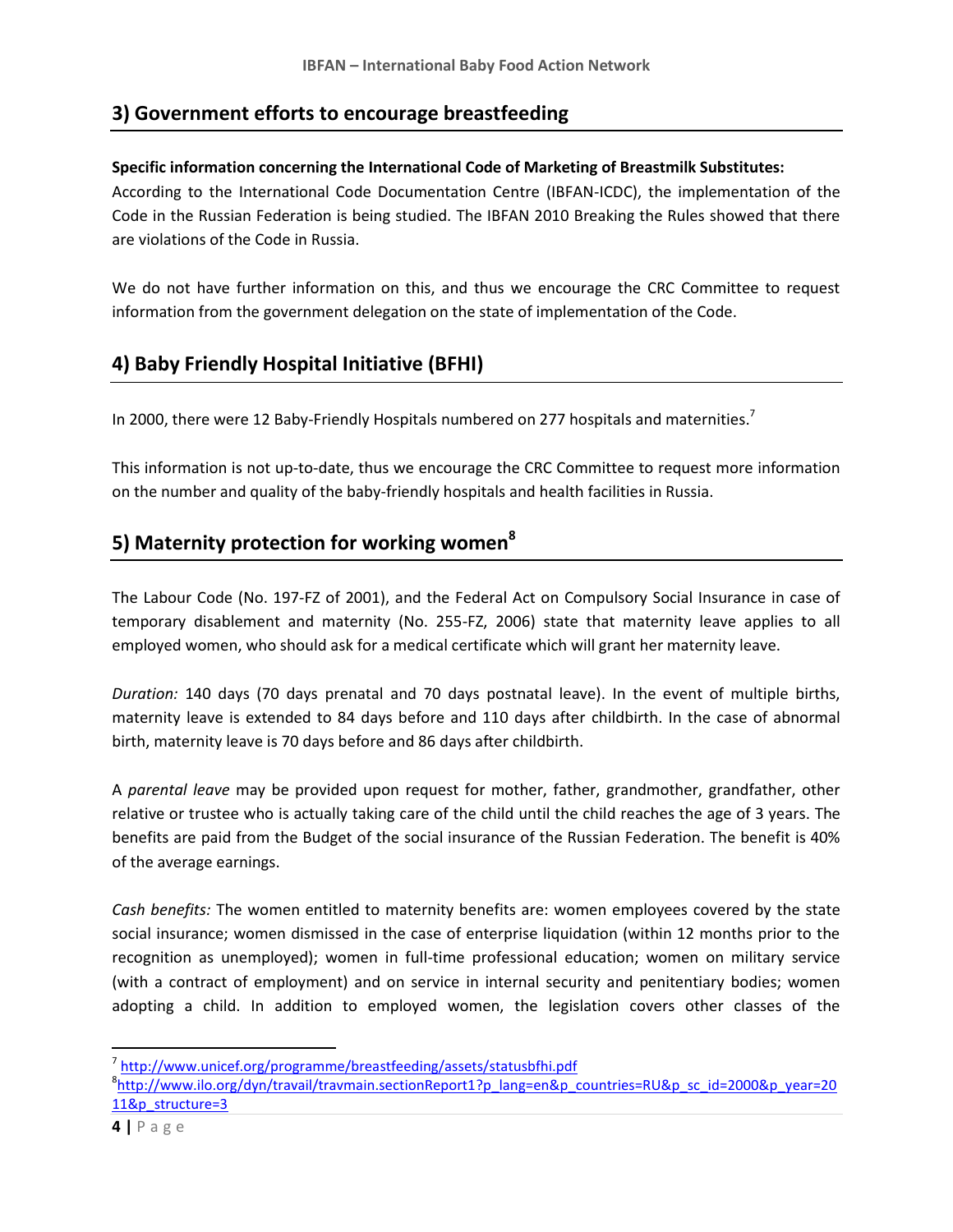economically active population, including the unemployed, students, military personnel, self-employed farmers and members of collective farms.

*Financing of benefits:* Maternity benefits are paid from the Budget of the social insurance fund of the Russian Federation. The benefit is 100% of the average earnings.

*Breastfeeding breaks:* In addition to the standard breaks, working women who have children of less than 1.5 years of age are granted additional breaks for feeding the child, for a duration of not less than 30 minutes every three hours. The breaks for feeding a child (children) are included in the working time and are paid at the rate of the average salary.

Despite a good maternity protection law, the employment situation of women in Russia presents many problems, which ultimately affect the ability of women to adequately care for their children.

In 2010, the Committee on Elimination of all forms of Discrimination Against Women (CEDAW) pointed to the lack of a separate law on equal employment opportunities. Indeed, the situation of women in employment is deteriorating and women represent a great majority of workers in lower level and lowpaid jobs in the public sector. The occupational segregation is even more present in the private sector where women occupy only a very low proportion of the high-paid jobs. To this extent, the CEDAW Committee recommended Russian Federation to **"enact an equal employment opportunity law, prohibiting discrimination in hiring, promotion, employment conditions and dismissal, requiring equal pay for work of equal value and providing for effective enforcement procedures and remedies".<sup>9</sup>**

The CESCR Committee has also highlighted this issue during its review of Russian Federation in 2011, where it expressed concern about the wide gender pay gap. According to its sources, the average income of women is 65.3% of the average income of men across the country. Russian Federation was given the recommendation to "**ensure just and favorable conditions of work for women in the labour market, in particular to step up its efforts to raise the pay of employees in the education, healthcare and other public sectors in order to reduce the pay gap between women and men in the State party."<sup>10</sup>**

## **6) HIV and infant feeding**

The prevalence of HIV/AIDS in the country is between 8% and 64% (2007), depending on the region of the country $^{\rm 11}.$ 

[http://data.unaids.org/pub/Report/2008/russia\\_2008\\_country\\_progress\\_report\\_en.pdf](http://data.unaids.org/pub/Report/2008/russia_2008_country_progress_report_en.pdf)

 $\overline{\phantom{a}}$ 

 $^{9}$  Para 36-37, Concluding Observations 2010, available at: <http://daccess-dds-ny.un.org/doc/UNDOC/GEN/N10/485/54/PDF/N1048554.pdf?OpenElement> <sup>10</sup> Para 14, Concluding Observations 2012, available at

[http://tbinternet.ohchr.org/\\_layouts/treatybodyexternal/Download.aspx?symbolno=E%2fC.12%2fRUS%2fCO%2f5](http://tbinternet.ohchr.org/_layouts/treatybodyexternal/Download.aspx?symbolno=E%2fC.12%2fRUS%2fCO%2f5&Lang=en) [&Lang=en](http://tbinternet.ohchr.org/_layouts/treatybodyexternal/Download.aspx?symbolno=E%2fC.12%2fRUS%2fCO%2f5&Lang=en)

 $\frac{11}{11}$  Ministry of Health and Social Development, Country Progress Report of the Russian Federation on the Implementation of the Declaration of Commitment on HIV/AIDS, 2008, available at: